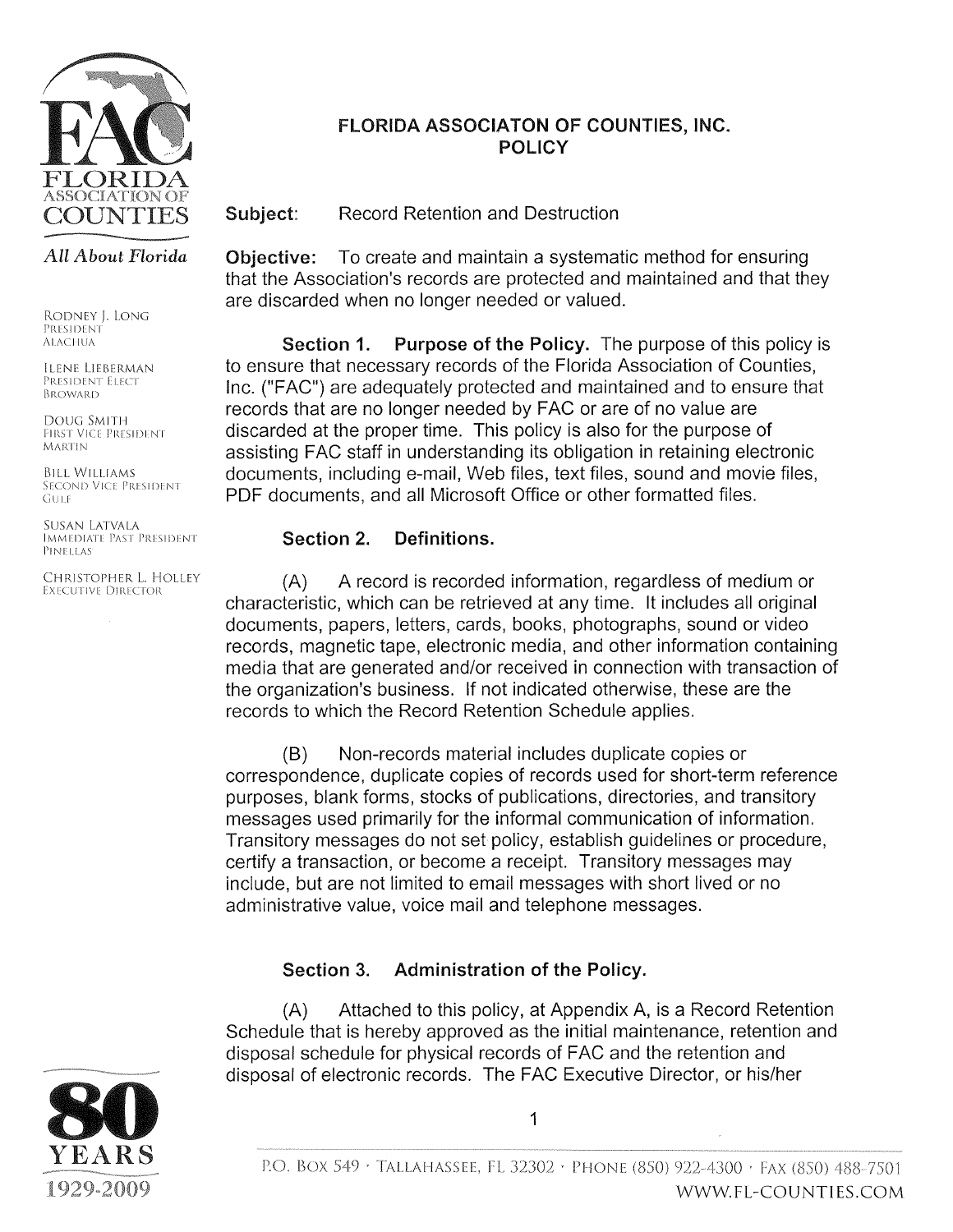designee, is the officer in charge of the administration of this policy and the implementation of processes and procedures to ensure that the Record Retention Schedule is followed.

The Executive Director is also authorized to: make modifications to the  $(B)$ Record Retention Schedule from time to time to ensure that it is in compliance with local, state and federal laws and includes the appropriate document and record categories for FAC; monitor local, state and federal laws affecting record retention; annually review the record retention and disposal program; monitor compliance with this policy; and draft and implement operational procedures to ensure compliance with this policy.

While records should be destroyed when the retention period has passed,  $(C)$ the historical or archival value of some records should be considered in light of future research, public relations, or corporate mission purposes. Managers may request an exception to this policy by presenting an assessment of the particular situation to the **Executive Director.** 

The Record Retention Schedules do not apply to non-records. Non- $(D)$ records are maintained for as long as administratively needed and may be discarded when the business use has terminated.

Section 4. Suspension of Record Disposal in Event of Litigation or Claims. If FAC is served with any subpoena or request for documents or any employee becomes aware of a governmental investigation or audit concerning FAC or the commencement of any litigation against or concerning FAC, such employee shall inform the Executive Director and any further disposal of documents shall be suspended until shall time as the Executive Director, with the advice of counsel, determines otherwise. The Executive Director shall take such steps as is necessary to promptly inform all staff of any suspension in the further disposal of documents.

Applicability. This policy applies to all physical records generated Section 5. in the course of FAC's operation, including both original documents and reproductions and this policy applies to the electronic documents described in Section 1.

Reservation of Authority: Except as otherwise expressly Section 6. delegated in this policy, the Board of Directors of the Association reserves the right to modify, amend or abolish this policy by majority vote at any regular meeting of the Board or any special meeting of the Board called for that purpose.

As approved by the Board of Directors this 24th day of September, 2009

Rodney J. Long, Pres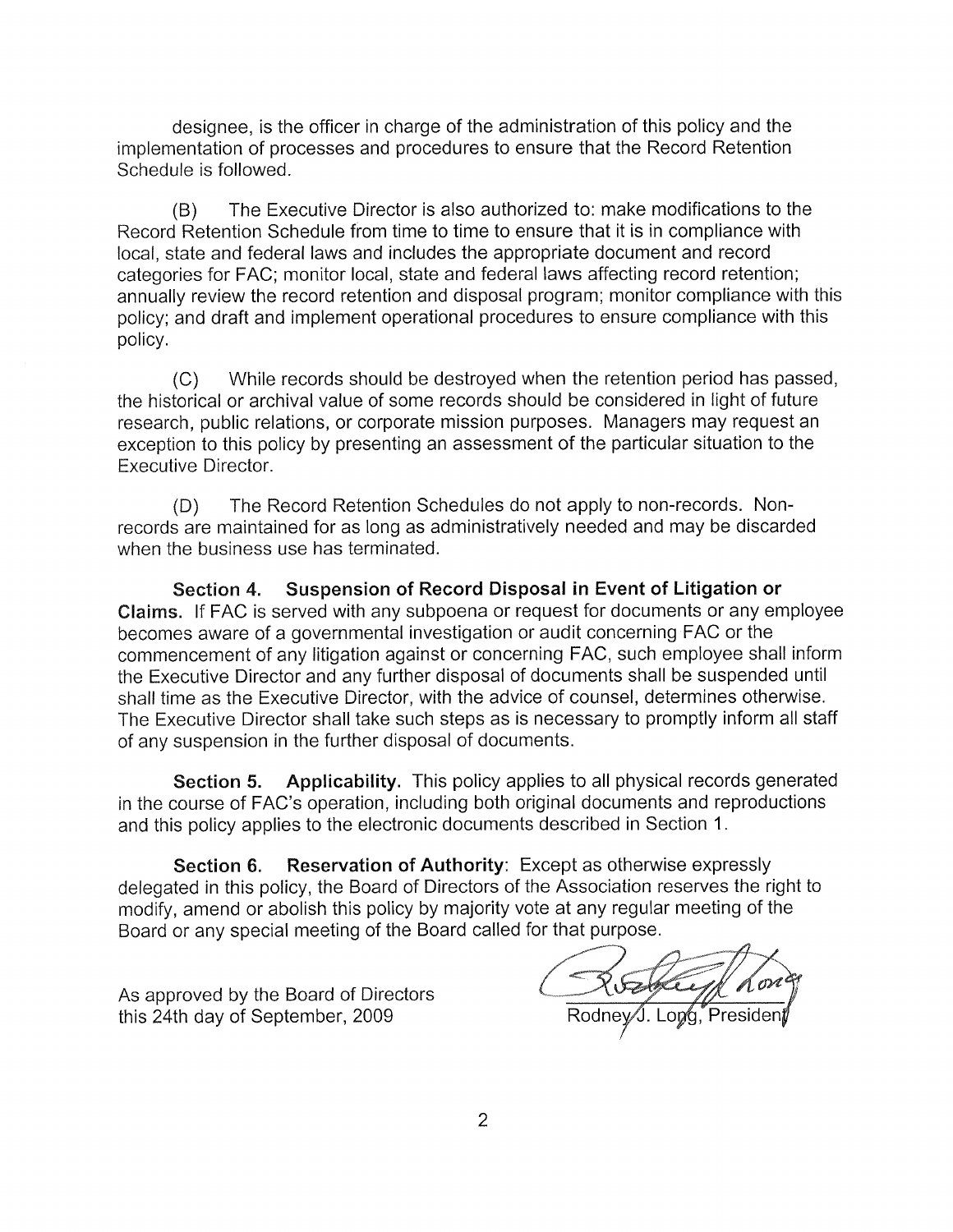#### **APPENDIX A - RECORD RETENTION SCHEDULE**

The Record Retention Schedule is organized as follows:

#### **SECTION TOPIC**

- A. Accounting and Finance
- B. Contracts
- C. Corporate Records
- D. Correspondence and Internal Memoranda
- E. Electronic Documents
- F. Insurance Records
- G. Legal Files and Papers
- H. Payroll Documents
- I. Pension Documents
- J. Personnel Records
- K. Property Records
- L. Tax Records
- M. Dues and Special Assessment Records
- N. Programs & Services Records
- O. Fiscal Sponsor Project Records
- P. Historical/Archival

### **A. ACCOUNTING AND FINANCE**

| <b>Record Type</b>                                                                             | <b>Retention Period</b>           |
|------------------------------------------------------------------------------------------------|-----------------------------------|
| Accounts Payable ledgers and schedules                                                         | / years                           |
| Accounts Receivable ledgers and<br>schedules                                                   | 7 years                           |
| <b>Annual Audit Reports and Financial</b><br><b>Statements</b>                                 | Permanent                         |
| Annual Audit Records, including work<br>papers and other documents that relate<br>to the audit | 7 years after completion of audit |
| <b>Annual Budgets</b>                                                                          | Permanent                         |
| <b>Bank Statements and Canceled Checks</b>                                                     | 7 years                           |
| <b>General Ledgers</b>                                                                         | Permanent                         |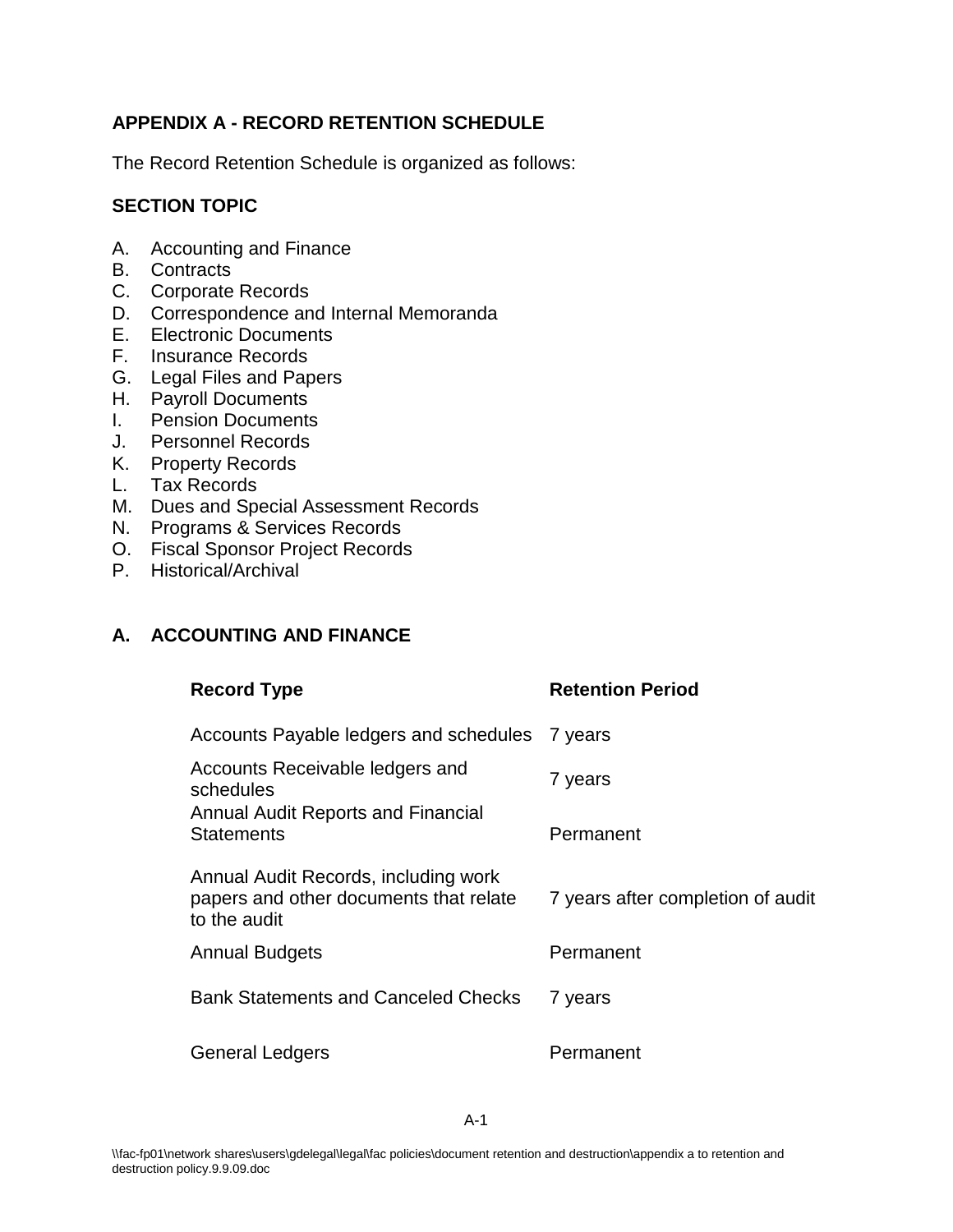#### **Record Type Retention Period**

investment

Interim Financial Statements 7 years

Investment Records 7 years after sale or maturity of

#### **B. CONTRACTS**

# **Record Type Retention Period** Contracts and Related Correspondence

(including any proposal that resulted in the contract and all other supportive documentation)

15 years after expiration or termination

## **C. CORPORATE RECORDS**

| <b>Record Type</b>                                                                                                                                                                                                               | <b>Retention Period</b> |
|----------------------------------------------------------------------------------------------------------------------------------------------------------------------------------------------------------------------------------|-------------------------|
| Corporate Records (corporate seals,<br>articles of incorporation, bylaws, strategic<br>plans, meeting packets, minutes of<br>Board, Executive Committee, F&A<br>Committee, Enterprise Committee, and<br>Leg Executive Committee) | Permanent               |
| <b>Licenses and Permits</b>                                                                                                                                                                                                      | Permanent               |

### **D. CORRESPONDENCE AND INTERNAL MEMORANDA**

**General Principle:** Most correspondence and internal memoranda should be retained for the same period as the record they pertain to or support. For instance, a letter pertaining to a particular contract would be retained as long as the contract (15 years after expiration). Records that support a particular project should be kept with the project and take on the retention time of that particular project file.

Correspondence or memoranda that do not pertain to documents having a prescribed retention period should generally be discarded sooner. These may be divided into two general categories: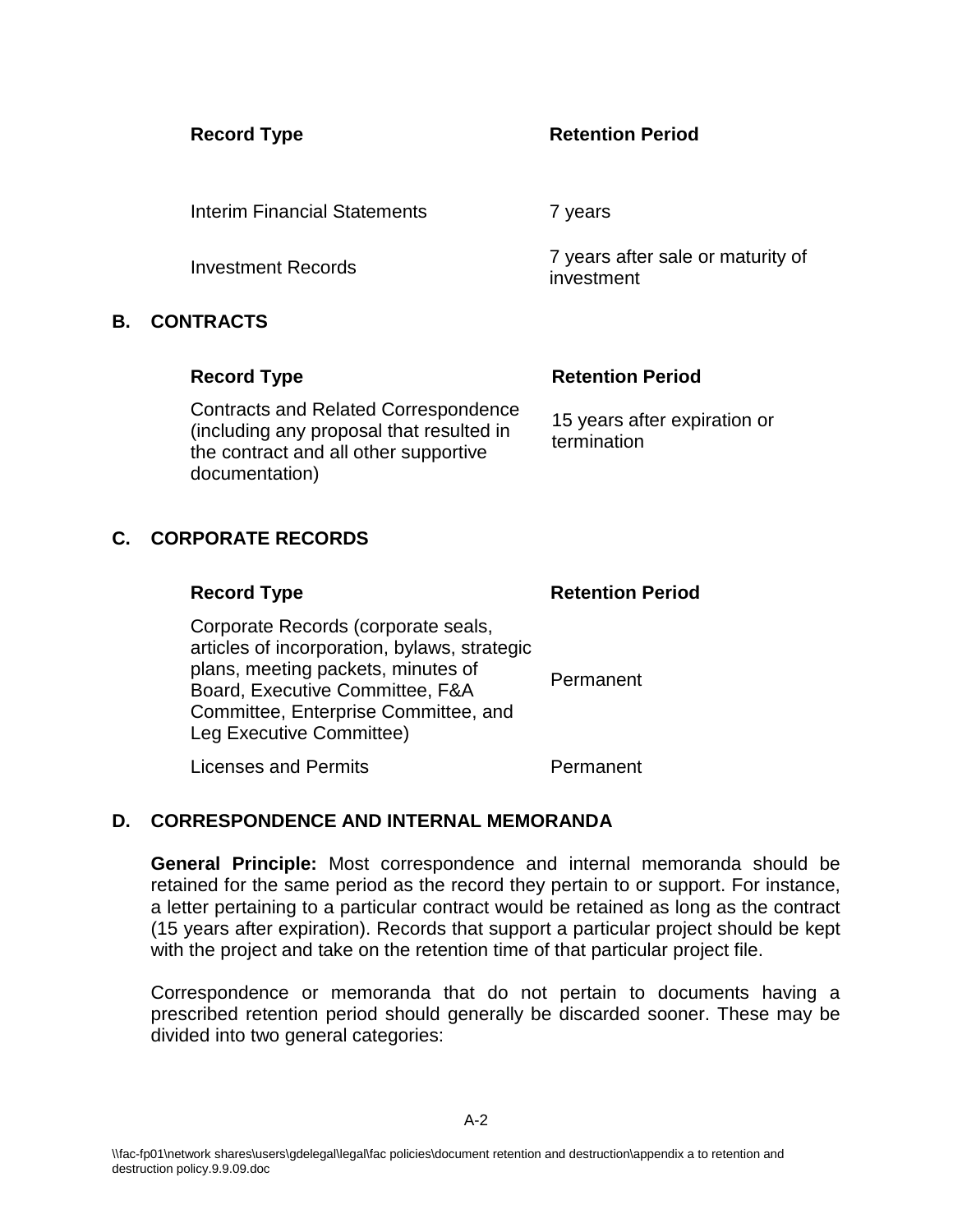- 1. Those pertaining to routine matters and having no significant, lasting consequences should be discarded within 2 years*.* Some examples include:
	- Routine letters and notes that require no acknowledgment or follow-up, such as notes of appreciation, congratulations, letters of transmittal, and plans for meetings.
	- Form letters that require no follow-up.
	- Letters of general inquiry and replies that complete a cycle of correspondence.
	- Letters or complaints requesting specific action that have no further value after changes are made or action taken (such as name or address change).
	- Other letters of inconsequential subject matter or that definitely close correspondence to which no further reference will be necessary.
- 2. Those pertaining to non-routine matters or having significant lasting consequences should generally be retained permanently.

#### **E. ELECTRONIC DOCUMENTS**

- 1. **Electronic Mail**: Email communications, messages and documents transmitted by email are similar to paper documents. They may be considered records, subject to the Record Retention Schedule. To determine whether an email is such a record, the email will be treated as if it were a paper document or record. If a paper document would be retained as a record because of its content, then an email message with the same content must be treated as a paper record, subject to the Record Retention Schedule.
- 2. **Electronic Documents:** including Microsoft Office Suite and PDF files. Retention depends on the subject matter. The length of time that an electronic document should be retained must be based upon the content of the file, the category under the various sections of this policy, and its determination of a record under the Record Retention Schedule.

#### **F. INSURANCE RECORDS**

| <b>Record Type</b>            | <b>Retention Period</b> |
|-------------------------------|-------------------------|
| <b>Annual Loss Summaries</b>  | 10 years                |
| <b>Audits and Adjustments</b> | 7 years                 |
| Certificates Issued to FAC    | Permanent               |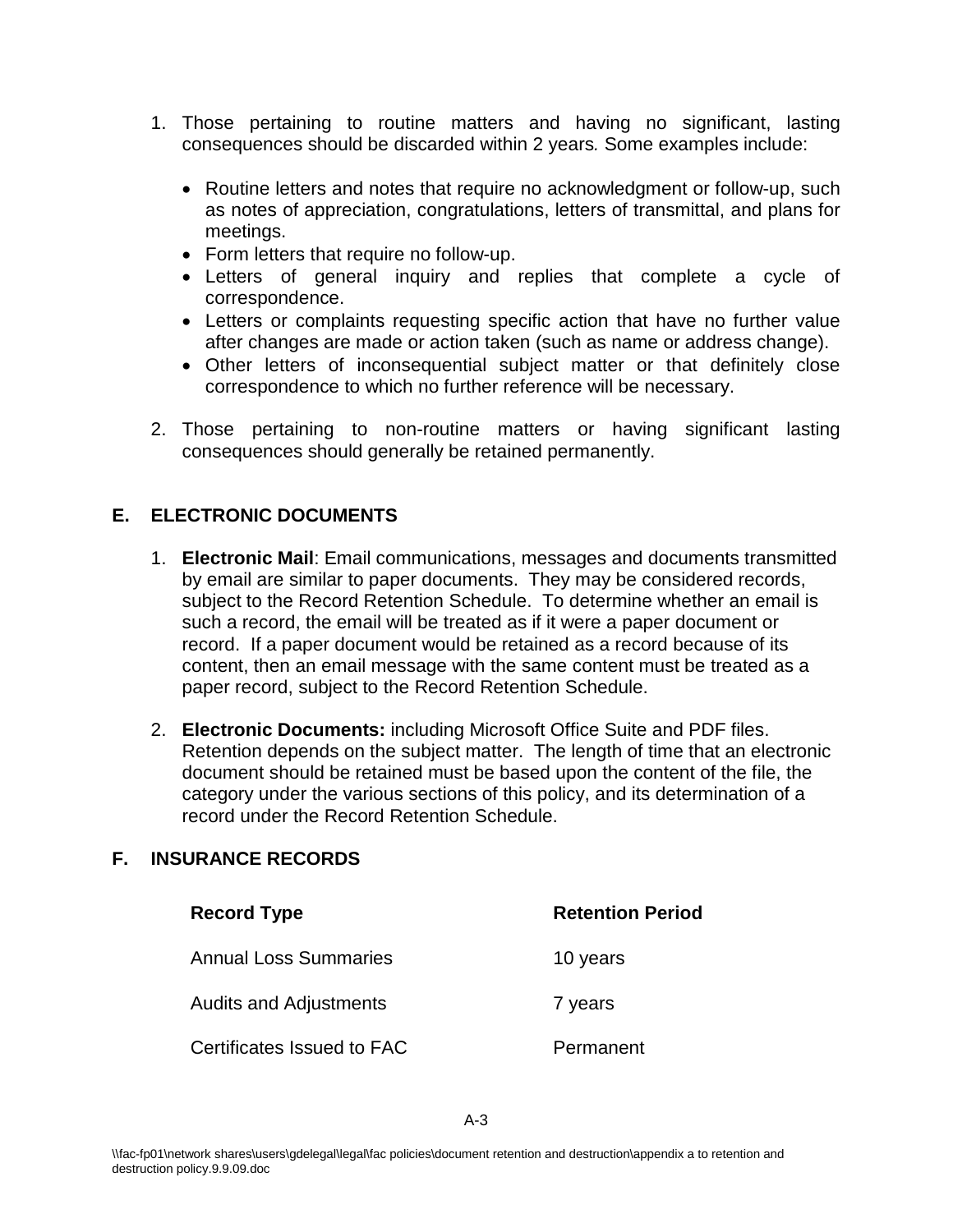| <b>Record Type</b>                                                                            | <b>Retention Period</b>                                                |
|-----------------------------------------------------------------------------------------------|------------------------------------------------------------------------|
| Claims Files (including correspondence,<br>medical records, injury documentation,<br>$etc.$ ) | Permanent                                                              |
| Group Insurance Plans - Active<br><b>Employees</b>                                            | Until Plan is amended or<br>terminated                                 |
| Group Insurance Plans - Retirees                                                              | Permanent or until 6 years after<br>death of last eligible participant |
| Inspections                                                                                   | 3 years                                                                |
| Insurance Policies (including expired<br>policies)                                            | Permanent                                                              |
| <b>Releases and Settlements</b>                                                               | 25 years                                                               |

## **G. LEGAL FILES AND PAPERS**

| <b>Record Type</b>                                                      | <b>Retention Period</b> |
|-------------------------------------------------------------------------|-------------------------|
| Legal Memoranda and Opinions<br>(including all subject matter files)    | Permanent               |
| <b>Litigation Files</b>                                                 | Permanent               |
| <b>Court Orders</b>                                                     | Permanent               |
| <b>Requests for Departure from Records</b><br><b>Retention Schedule</b> | 10 years                |

## **H. PAYROLL DOCUMENTS**

| <b>Record Type</b>                               | <b>Retention Period</b> |
|--------------------------------------------------|-------------------------|
| <b>Employee Deduction Authorizations</b>         | Termination + 7 years   |
| <b>Payroll Deductions</b>                        | Termination + 7 years   |
| W-4 Forms                                        | Termination + 7 years   |
| Garnishments, Assignments,<br><b>Attachments</b> | Termination + 7 years   |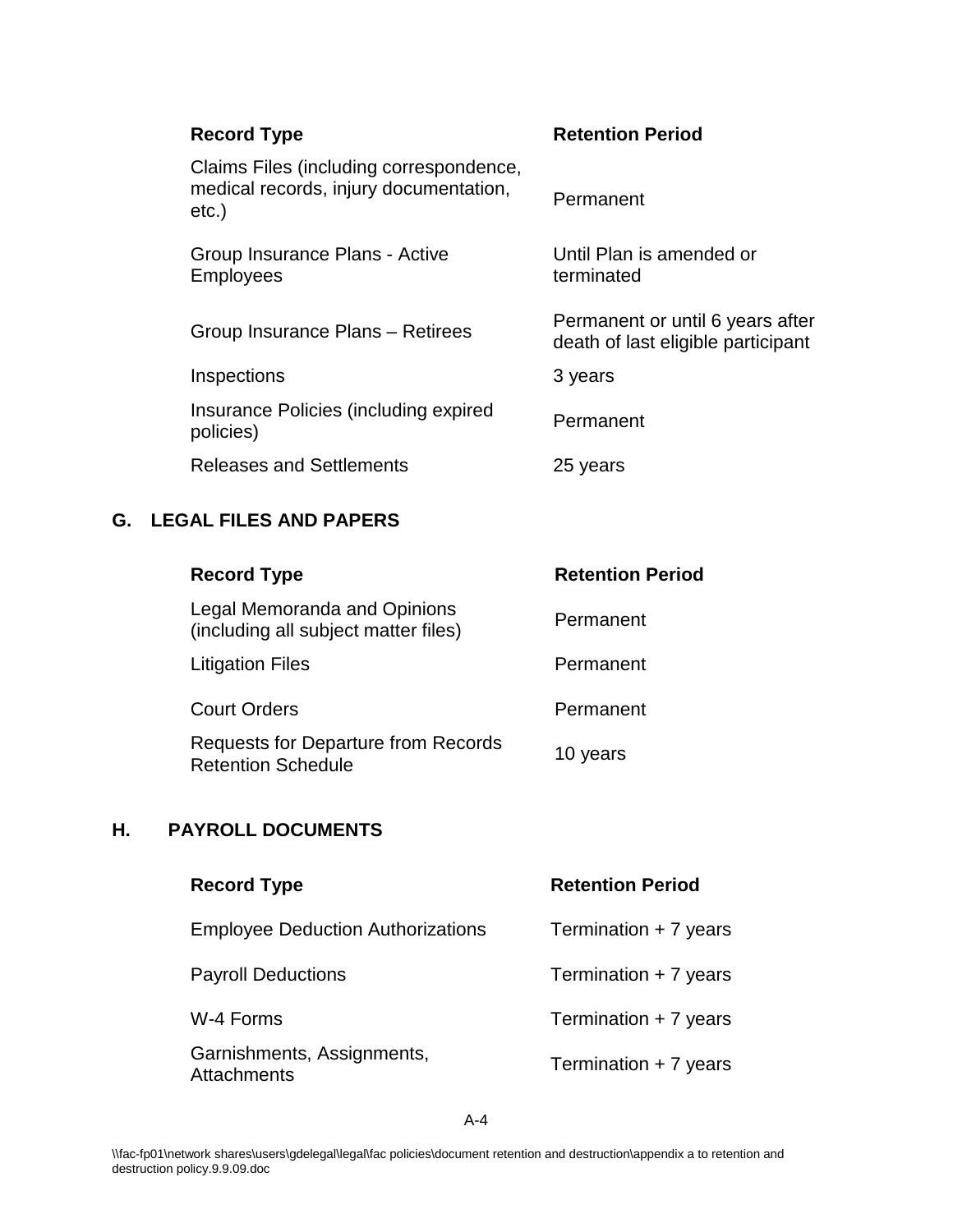| <b>Record Type</b>                | <b>Retention Period</b> |
|-----------------------------------|-------------------------|
| Labor Distribution Cost Records   | Termination + 7 years   |
| Payroll Registers (gross and net) | Termination + 7 years   |
| <b>Time Cards/Sheets</b>          | Termination + 7 years   |
| Unclaimed Wage Records            | Termination + 7 years   |

#### **I. PENSION DOCUMENTS AND SUPPORTING EMPLOYEE DATA**

**General Principle:** Pension documents and supporting employee data shall be kept in such a manner that FAC can establish at all times whether or not any pension is payable to any person and if so the amount of such pension.

| <b>Record Type</b>                              | <b>Retention Period</b> |
|-------------------------------------------------|-------------------------|
| Annual Retirement and Pension Records Permanent |                         |

#### **J. PERSONNEL RECORDS**

| <b>Record Type</b>                                                                                                                                                                                                                                                                   | <b>Retention Period</b>                                     |
|--------------------------------------------------------------------------------------------------------------------------------------------------------------------------------------------------------------------------------------------------------------------------------------|-------------------------------------------------------------|
| Commissions/Bonuses/Incentives/<br>Awards                                                                                                                                                                                                                                            | Termination + 7 years                                       |
| EEO- I /EEO-2 - Employer Information<br>Reports                                                                                                                                                                                                                                      | 2 years after superseded or filing<br>(whichever is longer) |
| <b>Personnel Policies</b>                                                                                                                                                                                                                                                            | Permanently                                                 |
| <b>Employee Medical Records</b>                                                                                                                                                                                                                                                      | Termination + 7 years                                       |
| <b>Employee Personnel Records (including</b><br>individual attendance records.<br>application forms, job or status change<br>records, performance evaluations,<br>termination papers, withholding<br>information, garnishments, test results,<br>training and qualification records) | Termination + 7 years                                       |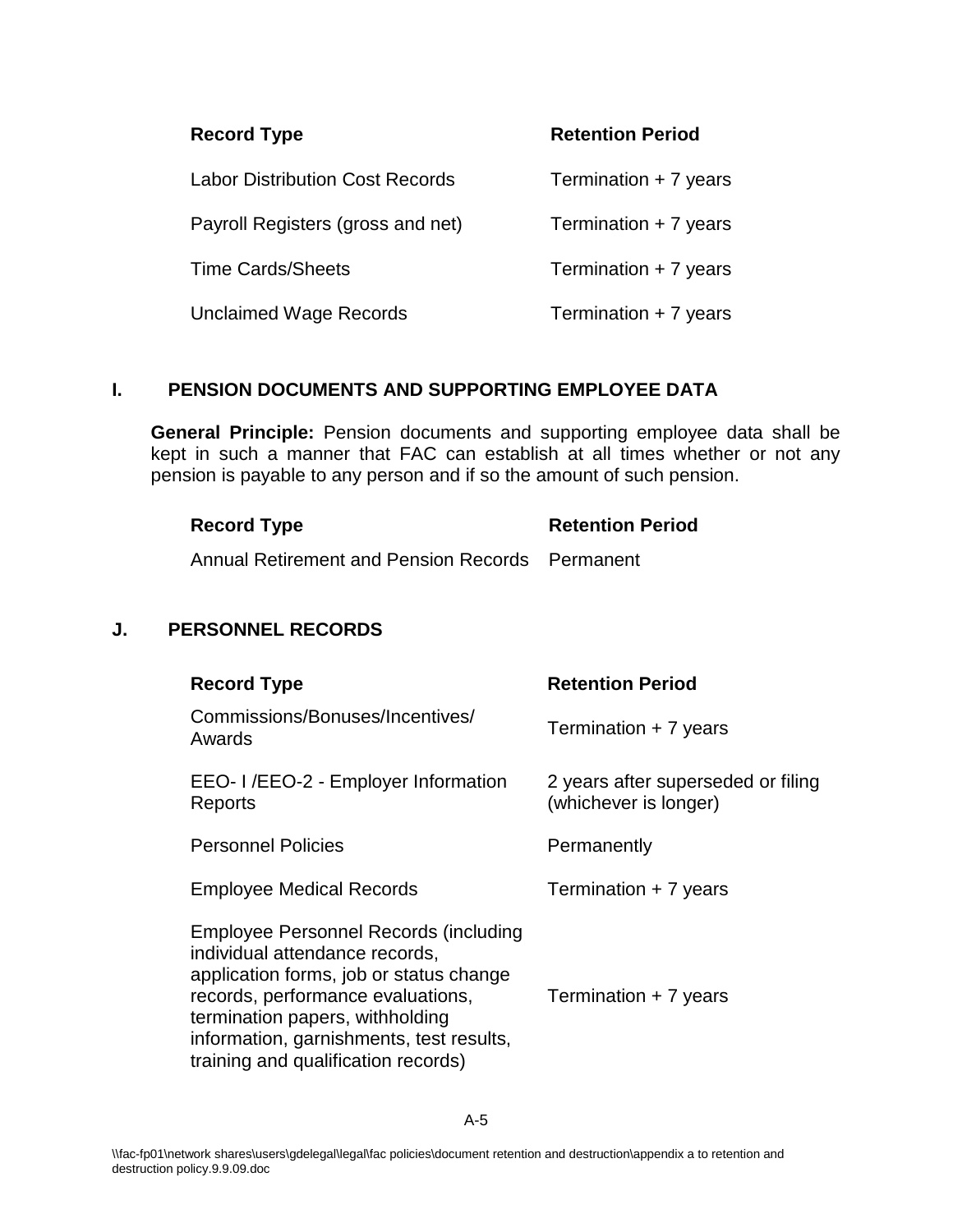| <b>Record Type</b>                                                                                                                                                                                                                                                 | <b>Retention Period</b>                                                                           |
|--------------------------------------------------------------------------------------------------------------------------------------------------------------------------------------------------------------------------------------------------------------------|---------------------------------------------------------------------------------------------------|
| <b>Employment Contracts – Individual</b>                                                                                                                                                                                                                           | Termination + 7 years                                                                             |
| Employment Records - Correspondence<br>with Employment Agencies and<br><b>Advertisements for Job Openings</b>                                                                                                                                                      | One year from date of hiring<br>decision                                                          |
| Employment Records - All Non-Hired<br>Applicants (including all applications and<br>resumes - whether solicited or<br>unsolicited, results of post-offer,<br>pre-employment physicals, results of<br>background investigations, if any, related<br>correspondence) | One year (4 years if file contains<br>any correspondence which might<br>be construed as an offer) |
| Forms I-9                                                                                                                                                                                                                                                          | Termination + 7 years                                                                             |
|                                                                                                                                                                                                                                                                    |                                                                                                   |

#### **K. PROPERTY RECORDS**

| <b>Record Type</b>                                                      | <b>Retention Period</b> |
|-------------------------------------------------------------------------|-------------------------|
| Correspondence, Property Deeds,<br>Assessments, Licenses, Rights of Way | Permanent               |
| Original Purchase/Sale/Lease<br>Agreement                               | Permanent               |
| <b>Property Insurance Policies</b>                                      | Permanent               |

### **L. TAX RECORDS**

**General Principle:** FAC must keep books of account or records as are sufficient to establish amount of gross income, deductions, credits, or other matters required to be shown in any such return.

These documents and records shall be kept for as long as the contents thereof may become material in the administration of federal, state, and local income, franchise, and property tax laws.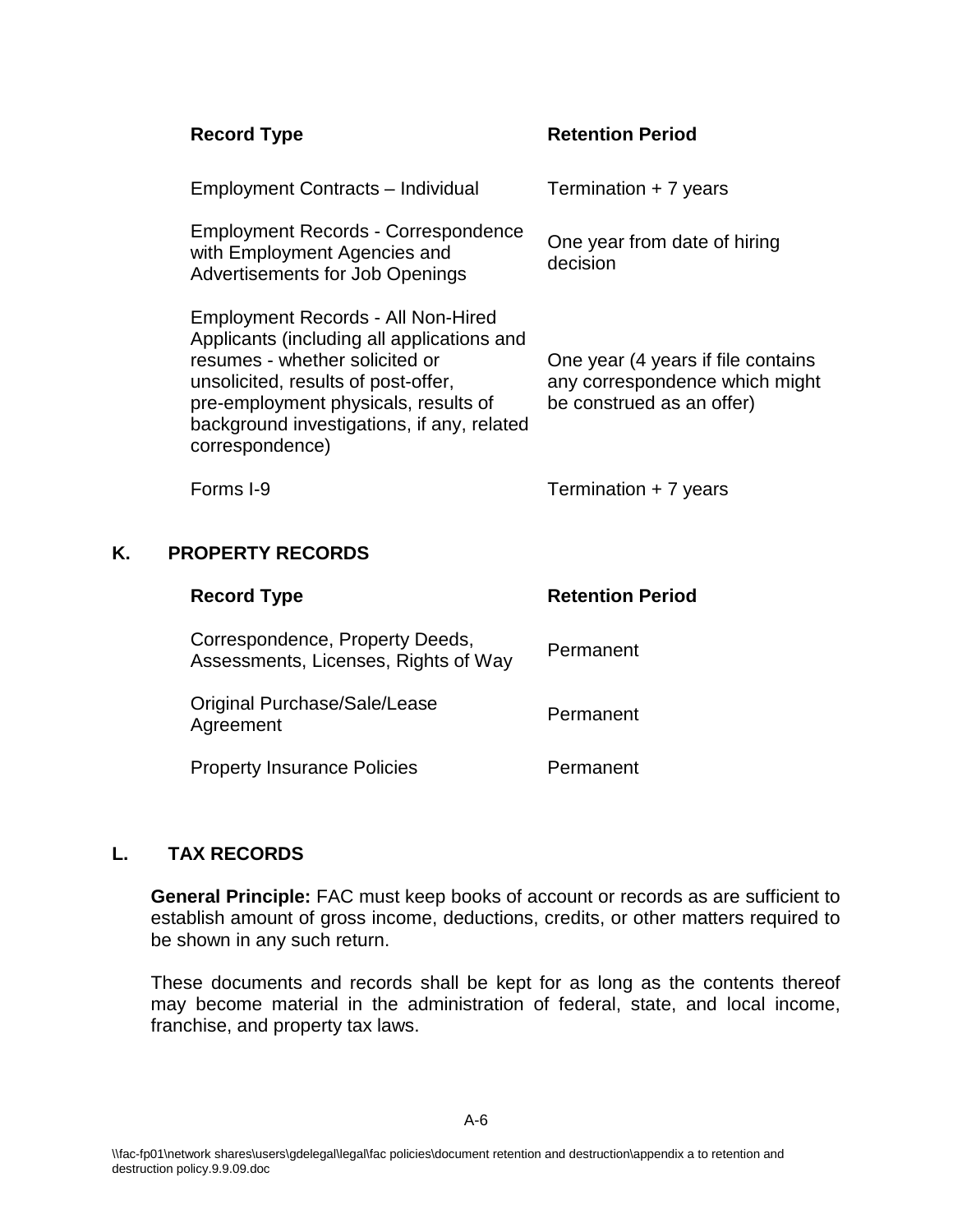| <b>Record Type</b>                                           | <b>Retention Period</b> |
|--------------------------------------------------------------|-------------------------|
| <b>Tax-Exemption Documents</b><br>and Related Correspondence | Permanent               |
| <b>IRS Rulings</b>                                           | Permanent               |
| <b>Excise Tax Records</b>                                    | 7 years                 |
| <b>Payroll Tax Records</b>                                   | 7 years                 |
| Tax Bills, Receipts, Statements                              | 7 years                 |
| Tax Returns - Income, Franchise,<br>Property                 | Permanent               |
| Tax Workpaper Packages - Originals                           | 7 years                 |
| Sales/Use Tax Records                                        | 7 years                 |
| Annual Information Returns - Federal and<br><b>State</b>     | Permanent               |
| <b>IRS or other Government Audit Records</b>                 | Permanent               |

#### **M. DUES AND SPECIAL ASSESSMENT PAYMENT RECORDS**

| <b>Record Type</b>                                        | <b>Retention Period</b> |
|-----------------------------------------------------------|-------------------------|
| Records of Dues and Special<br><b>Assessment Payments</b> | Permanent               |

### **N. PROGRAM AND SERVICE RECORDS**

| <b>Record Type</b>                                                                                          | <b>Retention Period</b> |
|-------------------------------------------------------------------------------------------------------------|-------------------------|
| Governmental Relations/Lobbying<br>(correspondence, white papers, position<br>papers, talk sheets, research | Permanent               |
| Conferences, Educational and Policy<br>Convenings (programs, advertisements,<br>final work products)        | Permanent (1 copy only) |